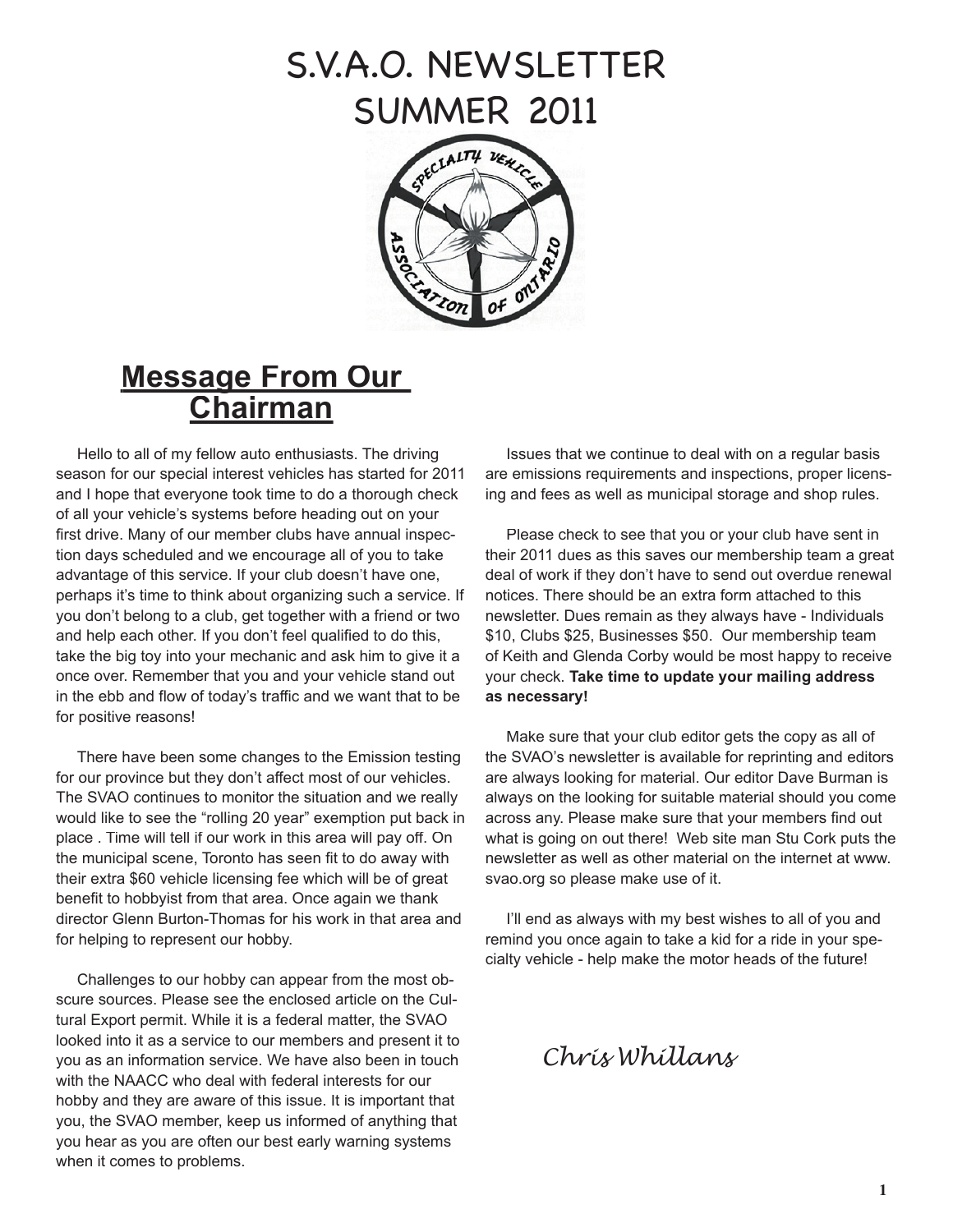*A member brought to the attention of the SVAO potential difficulties with exporting antique cars and/or parts. Here is the federal government's response to the SVAO's request for clarification as received from Jennifer Mueller, Senior Program Officer, Movable Cultural Property Directorate:*

### **Exporting antique automobiles & components from Canada and the**

## *Cultural Property Export and Import Act*

## **Introduction**

Canada's Cultural Property Export and Import Act regulates the export of cultural property from Canada. Scientific and technological objects are subject to export control along with other cultural property, including works of art and archaeological and military artifacts. Technological objects include antique automobiles, but may also include antique automobiles' components when they are exported from Canada to museums, private collectors or for restoration projects around the world.

## **The** *Cultural Property Export and Import Act*

In order to better ensure the protection and preservation in Canada of significant examples of our cultural, historic and scientific heritage, the Government of Canada adopted the Cultural Property Export and Import Act (CPEIA) in 1977.

The CPEIA regulates the export and import of cultural property; provides grants to designated institutions to assist with the purchase of cultural property threatened with export or for repatriation to Canada; and provides tax incentives to encourage Canadians to donate or sell important objects to designated institutions and public authorities in Canada.

For the purpose of the CPEIA, the cultural property must be movable (that is, capable of being transported from one place to another), and it need not be Canadian in origin. The Canadian Cultural Property Export Control List (Control List) defines the kinds of objects that are subject to export control under the CPEIA. In general, all cultural property is subject to export control if it is more than 50 years old and its proprietary creator is no longer living. The Control List further defines what is controlled based on the type of object, its age and value.

## *Control of antique automobiles & components*

Antique automobiles more than fifty years old are subject to export control under Group VI, Scientific or Technological Objects, of the Control List. Antique automobiles' components are also covered by this category if they meet the definition of machine specified in the List. According to the definition, a machine means a contrivance that is used in the performance of some kind of work or activity and that consists of inter-related parts and uses any source of energy including animal power, manpower, air, water, light, steam, gravity, friction, combustion or electricity, but does not include scrap metal intended for industrial purposes.

In other words, if the antique automobiles' component uses a source of energy to perform a function, then it may be controlled. Under this definition, a seat or a windscreen may not be controlled, but the engine, brake components, transmission or other components and instruments may be controlled.

According to the Control List, if the machine was made, designed or invented in Canada, or was made, designed or invented outside Canada by a person who ordinarily resided in Canada, the machine is subject to control if it has a value greater than \$3000. If the machine was made outside Canada, but relates to the history of science and the development of technology in Canada, it is subject to control if it has a value greater than \$5000. Finally, if the machine was made outside Canada, and relates to the history of science and the development of technology in general, it is subject to control if it has a value of more than \$8000.

However, machines are not subject to export control if they are being exported for manufacturing, industrial or commercial purposes. Thus when the Martin Mars waterbomber flew to California to assist in the firefighting effort, it was not subject to export control. But the Super Constellation aircraft, purchased by the Seattle Museum of Flight, was subject to export control, because it was not being exported for the purposes noted above.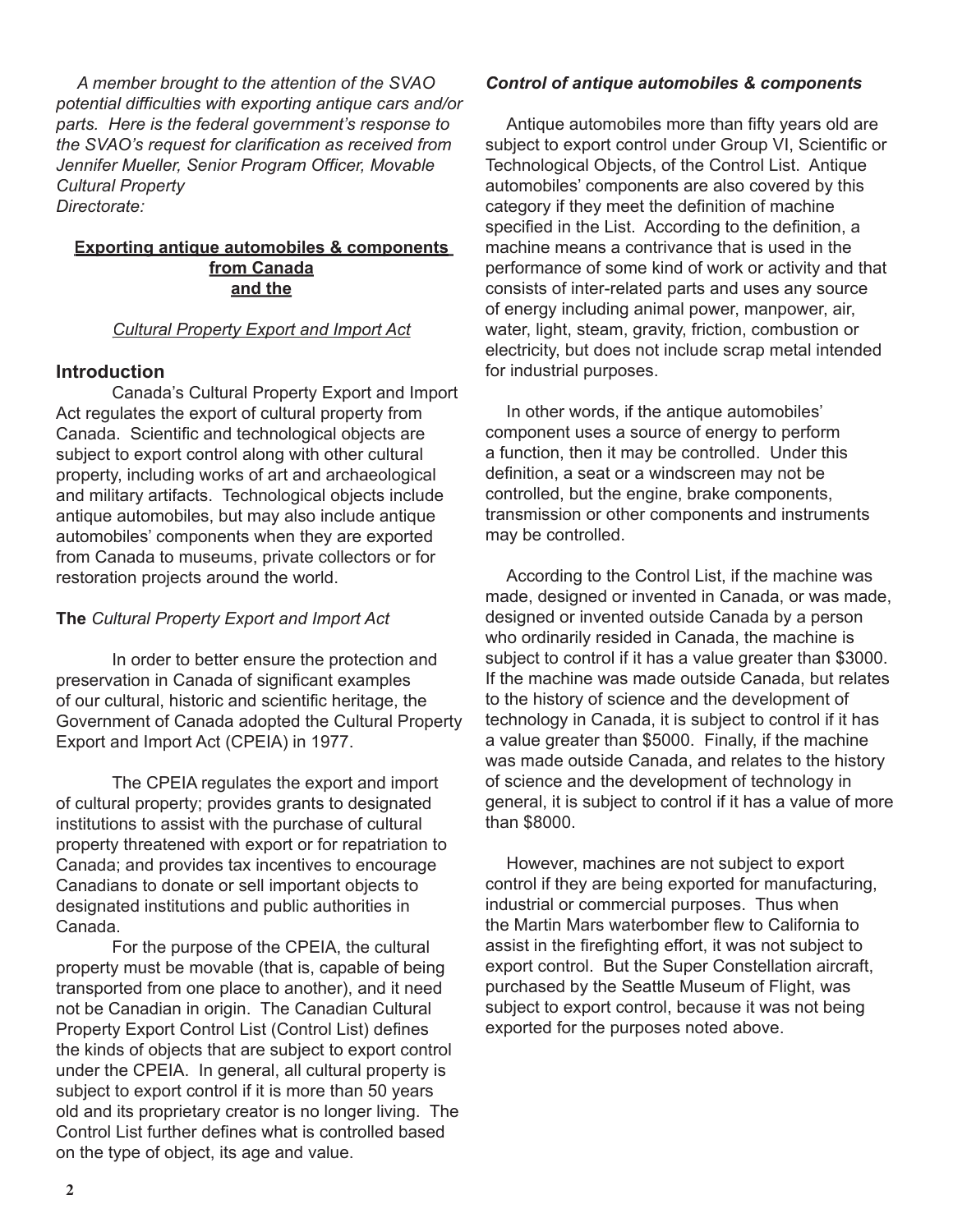## *How to Obtain a Cultural Property Export Permit*

The Movable Cultural Property Directorate, Department of Canadian Heritage is always available to answer questions regarding cultural property and the export permit process. If you wish to export antique automobiles or components, but are uncertain if the objects fall under the Control List, we are pleased to assist.

If the antique automobiles or components are controlled cultural property, export permit applications may be obtained from any Canada Border Services Agency (CBSA) Permit Issuing Office in Canada, or directly from the Movable Cultural Property Directorate. Completed applications should be sent to the nearest CBSA Permit Issuing Office for processing.

## **Resources**

For more information about exporting cultural property, the Control List and the permit application process, the explanatory guide, Exporting Cultural Property from Canada is available online at http:// www.pch.gc.ca/pgm/bcm-mcp/frm/guide-eng.cfm

The Cultural Property Export and Import Act may be found at

http://laws.justice.gc.ca/en/C-51/index.html

The Control List is available on the Department of Justice website at http://laws.justice. gc.ca/en/C-51/C.R.C.-c.448/index.html

Contact information for Canada Border Services Agency Permit Issuing Offices is available at http://www.cbsa-asfc.gc.ca/publications/dm-md/d19/ d19-4-1-eng.html

All documents are also available in French. For additional information please contact: Movable Cultural Property Directorate

 Department of Canadian Heritage 15 Eddy St. (15-3-A) Gatineau, Quebec K1A 0M5 Toll Free: (866) 811-0055 Fax: (819) 997-7757 Email: mcp-bcm@pch.gc.ca

*ramblings from the editor*

Hot summer nights are here, time to enjoy cruise nights whenever we can, remember last February, I was recently at the Thursday night Pier-4 one here in Hamilton, down by the bay with a nice breeze it was heaven. The cars weren't too bad either.



I love second generation F bodys, one of my favourites at the cruise was this stunning 1977 Esprit. A survivor with only 35,000K. The new owner loves it and plans to keep it a very long time. Brought back to factory glory with the help of Josh Kazdan and the team at **Better Image** *autobody artists* in Niagara Falls.

If you haven't already seen this one it's worth checking out. Its seems that an elderly gentleman A.K. Miller passed away and left his amazing collection of vintage tin behind.



He had a passion for Stutz machines in particular. Here is the a link, or Google A.K. Miller: http://thecommunitypaper.com/archive/05\_04/index.html

*david burman editor*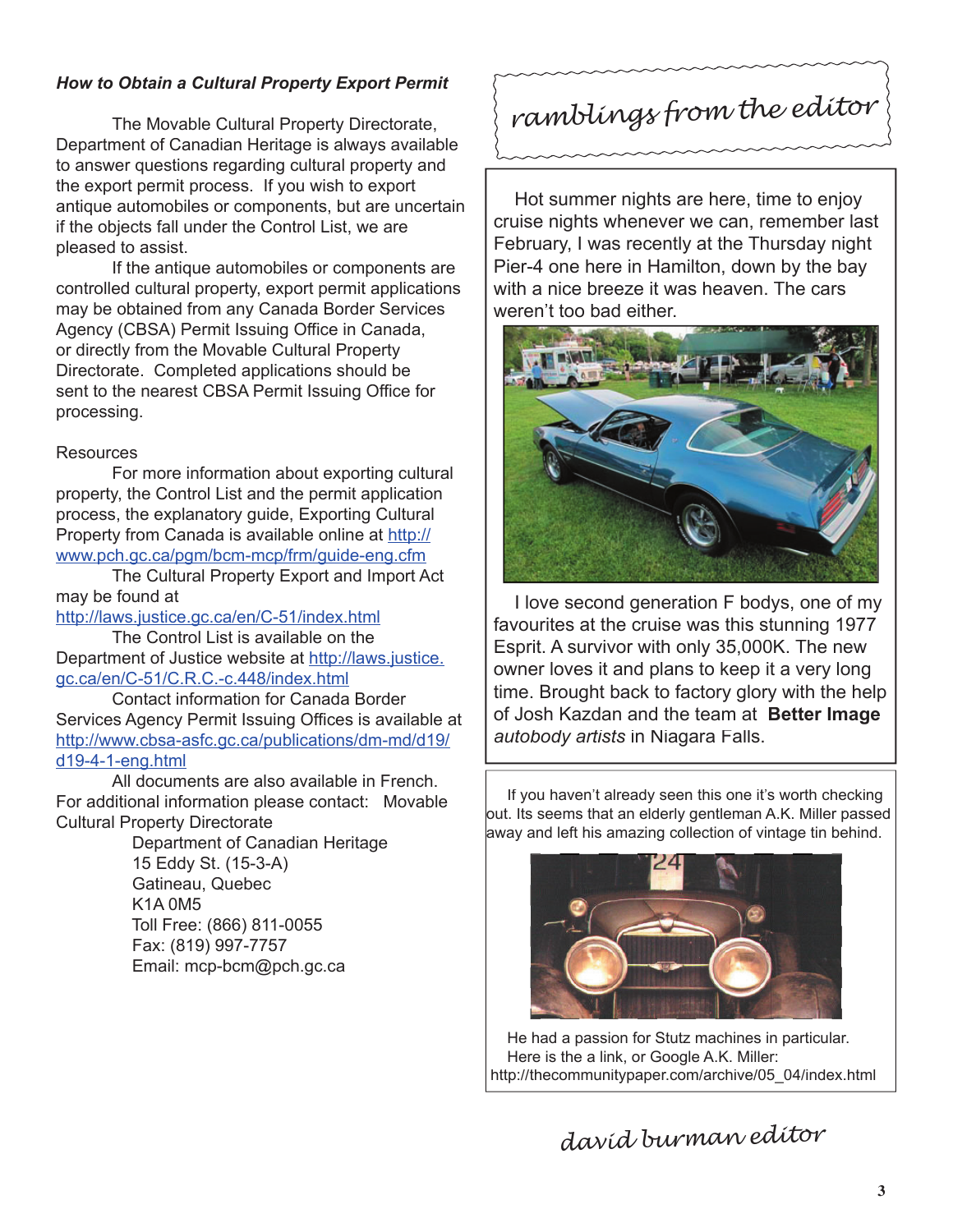#### National Association of Automobile Clubs of Canada **NAACC** June 2011-- Update #81

#### Word from the President

We support Antique, Restored, Customs, Hot Rods, Tuner, and Racing vehicles that are 20 years old or older. We are North Americas largest collector car vehicle association. Our many Alliances include the Specialty Vehicle Associations of Alberta and Ontario and the Collector Car Club Council of British Columbia. The Vintage Car Club of Canada has been a continuous NAACC member for over forty years.

#### LeMay & SEMA & CCMTA

 • We have a Strategic Alliance with the Le-May 'America's Museum' in Tacoma Washington and have a working relationship with SEMA.

 • Our group is an associate member of Canadian Council of Motor Transport Administrators (CCMTA).

We have NAACC Directors representing the collector vehicle hobby in every Province across Canada. Our primary purpose is to interact with the Government to insure that restrictive legislation does not take collector vehicles off the public highways. Often politicians are simply unaware that the collector vehicle hobby exits. In the early 1980's the NAACC spearheaded a successful movement to have customs duty on collector cars and parts 25 years old and older removed. We were successful! In 1996 we were successful in dealing with Federal proposals that would remove all 1978 and older vehicles from the public highways.

(Canadian National Action Plan—CNAP)

#### Leaded Racing Fuel Update

In 2008 we helped in obtaining an extension for the use of competition leaded racing fuel. In 2010 we presented written requests to the Canadian Federal Government asking that the leaded racing fuel ban be extended for an additional five years.

On June 19 2010 we were told by the Federal Government that the fuel extension was approved for an undetermined length of time. When I spoke to Mr. Leif Stephanson, Manager, Fuels Section, Oil, Gas and Alternative Energy Division for Environment Canada on June 28, 2010 he said the ban was for an undetermined amount of time but would be reevaluated within the next five year timeframe. This is a huge win for the hobby and special thanks goes out to all of the clubs, associations and stakeholders who helped make this possible. A special thank you to the clubs in Ontario and the SVAO. The NAACC is a Federal Government Stakeholder.

#### Club and Officers Insurance

The NAACC offers a variety of insurance programs including officers and club members' liability insurance for both incorporated and non -incorporated organizations.

We also offer, at no charge, a very extensive club package including discount programs to many major organizations including Delta Hotels, Avis, and Marks Work Wearhouse, KMS Tools, Lordco and Tool World.

The NAACC has declared July as Automotive Heritage Month in Canada. In 2010 there were many activities held across Canada that celebrated the collector car hobby. North West Deuce Day July 16-18, 2010 was held in Victoria BC. There were over four hundred 1932 Fords registered and 700 pre 1951 vehicles attended this event on the front lawn of the parliament buildings. Show chairman. Allan Clark was presented with a thank you plaque by the NAACC in front of thousands of participants and spectators. Lorne Kerr (BC) was honored for presenting the 'most historic vehicle'. He has driven his 1929 'Blown' Model A Ford roadster for nearly 50 years. NAACC Director Rudy Croken (PE) did an outstanding job in PEI organizing the government. PEI celebrated 'Heritage Month' with a variety of well attended activities. NAACC executive secretary Tom Woodhouse (SK) is the Heritage Month chairperson. We look forward to another fun filled July in 2011.

2011-LeMay 'America's Car Museum', Tacoma Washington, is more than half finished with the construction of their new museum. Congratulations to CEO David Madeira and his Board of Directors and Steering Committee. The construction progress may be viewed at www.lemaymuseum.org The NAACC has a Strategic Alliance with the LeMay America Museum. NAACC president John Carlson sits on the Steering Committee.

Cross Canada Tour, Coaster's Tour 2010 lead by wagon masters Fraser and Dorothy Field was completed in August 2010. This exciting 24,000 km adventure was a huge success with more than 100 vehicles traveling from coast to coast. The event was operated under the umbrella of the NAACC; all participants were NAACC members. An NAACC thank you recognition plaque was presented in Victoria BC to the Fields on behalf of the hobby.

Corporate membership is now available. Our new corporate advertising program provides significant business exposure and is now available. If you know of a business who would like to get involved please contact Gordon Forman at DirectorMB@naacc.ca

We have had many success stories since our incorporation in 1976. Currently there is a movement at various government levels to restrict the use of vehicles 1990 and older. Vehicle storage and restrictive exhaust emission requirements and ride height issues the eastern provinces are also concerns for us. Promoting uniformed, restrictive legislation is ongoing in Canada. Our web site www.naacc. ca provides membership information and contains many new updates.

Significant membership numbers and awareness is the key to keeping our vehicles on the public highways without restrictions. We all need to stand united together and be heard as a common voice. We appreciate your support.

Sincerely, John Carlson President / CEO NAAC www.naacc.ca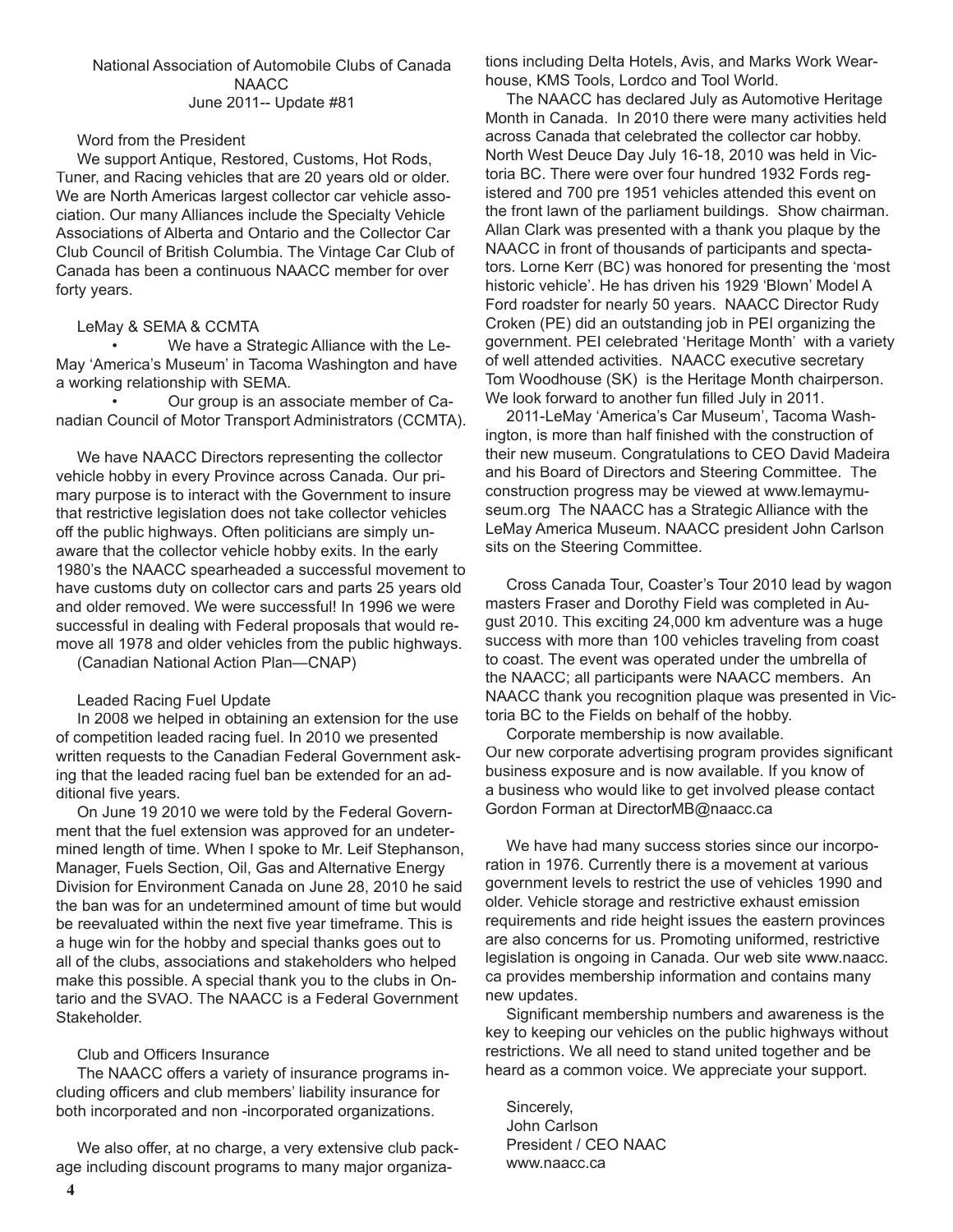The Specialty Vehicle Association of Ontario 3007 Kingston Road, P.O. Box 142 Scarborough, ON M1M 1P1

## 2011 /2012 Membership Renewal

We appreciate your membership in the Specialty Vehicle Association of Ontario and sincerely hope that we were of service to you and will continue to do so. If you renew your membership now it will be effective until the end of 2010. Please make your cheque payable to the Specialty Vehicle Association of Ontario and forward to our mailing address. Annual Membership fees are:

|                 | One Year | <b>Two Years</b> |
|-----------------|----------|------------------|
| Individual      | \$10.00  | \$20.00          |
| Club            | \$25.00  | \$50.00          |
| <b>Business</b> | \$50.00  | \$100.00         |

Please remember that if at any time during the year, individuals, clubs or businesses have a change of address, please let us know, so that you will not miss getting your newsletters.

INDIVIDUAL MEMBERSHIP Name: Full Postal Address:

Telephone Number: E-Mail Address:

Number of cars: Are you interested in becoming active within SVAO? CLUB MEMBERSHIP Name: Full Postal Address:

Club Telephone Number and Contact: E-Mail Address:

Are any of your members interested in becoming active within SVAO?

While club membership includes each club member, individual members are not precluded from their own memberships.

BUSINESS MEMBERSHIP Business Name: Contact Person: Full Postal Address: Are you interested in becoming active within SVAO?